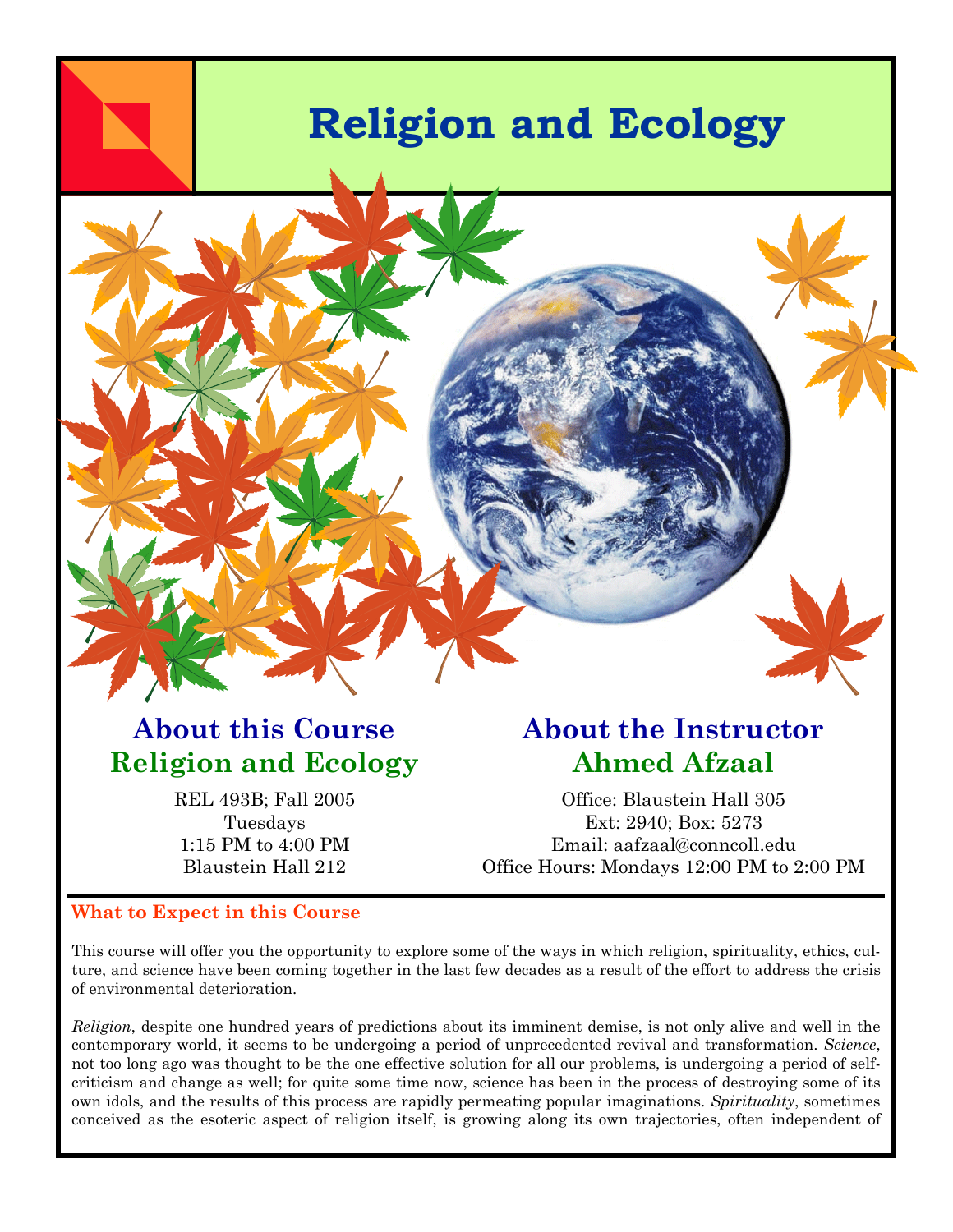# **Religion and Ecology**

institutionalized forms of religion, and is increasingly concerned with issues of social and environmental justice. *Ethics* used to be concerned entirely with human beings, but has since the 1960's embraced the questions arising from human interactions with non-human nature. *Culture*, instead of being the invisible presence around and inside us, is now widely recognized as a key player in shaping our worldviews, attitudes, and behaviors, leading to an unprecedented sensitivity to the way in which language and images are used. The crisis of environmental degradation has generally worsened during the last fifty years or so. At the same time, the awareness of this crisis and of the roles played by science, religion, spirituality, ethics, and culture in exacerbating it—as well as reducing its speed and, in some cases, reversing its effects—has been on the rise as well. With awareness comes the recognition that things do not have to be the way they are, that change is possible, and that objective change often necessitates a transformation in worldviews, attitudes, and behaviors.



At the center of all this is the fact that religion plays an ambivalent role vis-à-vis nature. Clearly, some religious beliefs and attitudes can contribute to a worsening of our environmental predicament (or causing it, according to some), while others can have the opposite effect. Yet, religion is not a conscious agent itself; to the extent that religious beliefs, feelings, attitudes, and behaviors are human products, they can be refined, adjusted, or otherwise transformed by human beings. Similarly, to the extent that the awareness of the enormity and urgency of our ecological problems increases, religious men and women find themselves motivated not only to do something to alleviate these problems but also to look at their religious beliefs and practices for inspiration and guidance.

Generally speaking, the majority of our religious traditions were first developed in pre-modern times before the advent either of modern technology or the ecological crisis. Consequently, finding inspiration and guidance from these traditions in order to address problems that are particularly modern in origin calls for creativity, discernment, wisdom, and great interpretive skills.

These realizations have made the followers and observers of various kinds of religiosities and/or spiritualities to critically examine their beliefs and attitudes, to locate and amplify eco-friendly resources in their traditions, and to abandon, modify, or re-think those that are not so eco-friendly. Entirely new fields of study are therefore being created at the junction of these concerns. This course is meant to explore some of these new and exciting terrains where religion and science, nature and culture, ethics and spirituality meet and overlap.

Religion is not going to go away, but it can change just as it has been changing throughout its history. Religion is meant to fulfill certain deep-seated needs of the human soul, and it has been doing this by adapting itself to the conditions of the people to whom it is addressed. In our times, religion will serve its purpose only if it is effective within the conditions of life that exist today, not the conditions of life that existed in the past. The ecological crisis is a major part of the world in

which we live; it is here, and it is real. A religion that ignores that crisis does so at its own peril.

What we are dealing with are issues of survival, of life and death. What are the stakes? Survival of human and non-human life forms on earth; survival of the earth itself as a hospitable and habitable planet; survival of human cultures; survival of religion. Unfortunately, many of us do not recognize these stakes and cannot look too far in either space or time. They continue to concern themselves with very local, very transient, very immediate gains, an attitudes that contributes to a worsening of our predicament.

This course is listed as a 400 level seminar, and will be conducted as such. This means that you are responsible for your own learning and your instructor is here only to facilitate the process. The subject is vast and the ques-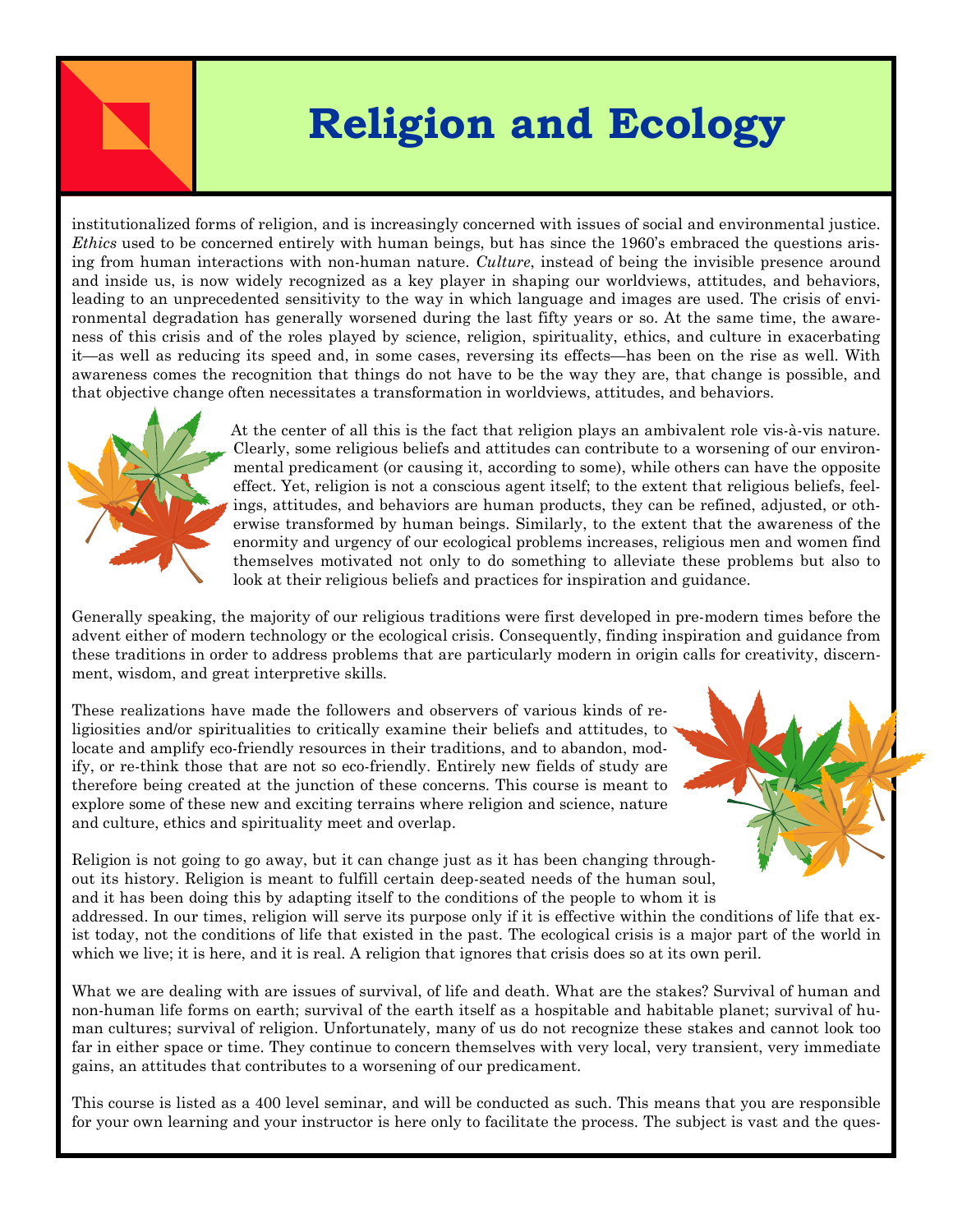# **Religion and Ecology**

tions are inexhaustible, but we will focus only on a few key issues. The problem of religion and ecology can be explored in a somewhat satisfying manner only as we allow ourselves to freely move among various fields of study: history of science, sociology, religious studies, psychology, anthropology, gender studies, economics, and, of course, politics.

### **Grading and Evaluation**

Your final grade in this course will depend on your attendance, class participation, weekly journal, two short essays, and one research paper.

**Attendance: (10%)** Your physical presence in the class is essential. Since this is a small group, even one absence will be acutely felt by everyone. Frequent late arrivals or early departures can and will negatively affect your grade, so would habitual or unexcused absences.

**Participation:** (20%) I will give a mini-lecture at the beginning or end of each class meeting; other than that, you are going to do most of the talking. This requires you to do your readings thoroughly, take sufficient notes, spend some quality time thinking about what you have read, and come to the class armed with an understanding of the readings as well as your own insights, questions, and comments. I assume that everyone will be polite and respectful, particularly when disagreeing with each other.

**Weekly Journal: (10%)** Once or twice a week, you are required to find a quiet place OUTDOORS (such as in the Arboretum) and spend some time alone. See, smell, and hear your surroundings; be there. What do you feel? What ideas come to your mind? Record them with a pen or a voice recorder. Take "The Little Earth Book" with you each time you do this exercise; read a few pages at random as you re-connect with nature. Then come back and write your thoughts and reflections in a 2-3 pages long journal entry. You can bring these writings to class and read them to everyone; otherwise, I will collect them from you at some point in the semester.

**Short Essays: (20%)** You will write two short essays (3-5 pages long) during the semester, due on October 18 and November 22. The first essay should consist of your reflections on the relationship between religion and science in the context of the environmental crisis; the second essay should be a critical overview of a particular religious tradition's view of nature.

**Research Paper: (40%)** You will write one research paper, 12-15 pages long, drawing upon as well as going beyond the readings included in this course. Try to select your topic as early in the semester as possible, and keep me informed about your progress and any problems you may be facing. It is perfectly fine to change your topic and/or approach as the course progresses. Your paper is due on December 20 in my office or mailbox.

### **Required Texts**



The following books are required in this course: 1) Richard Foltz. Worldviews, Religion, and the Environment; 2) James Bruges. The Little Earth Book; 3) Bryan Appleyard. Understanding the Present; 4) Carolyn Merchant. The Death of Nature; 5) Charlene Spretnak. Resurgence of the Real; 6) Joel Bakan. The Corporation; and 6) Richard Heinberg. The Party's Over. The first six are already available in the bookstore; the sev-

enth is on its way. You are required to read a few other articles that are available for download on the course website. Several books have been put on reserve in the library; feel free to consult them, particularly for your research paper. I recommend that you also consult the Encyclopedia of Religion and